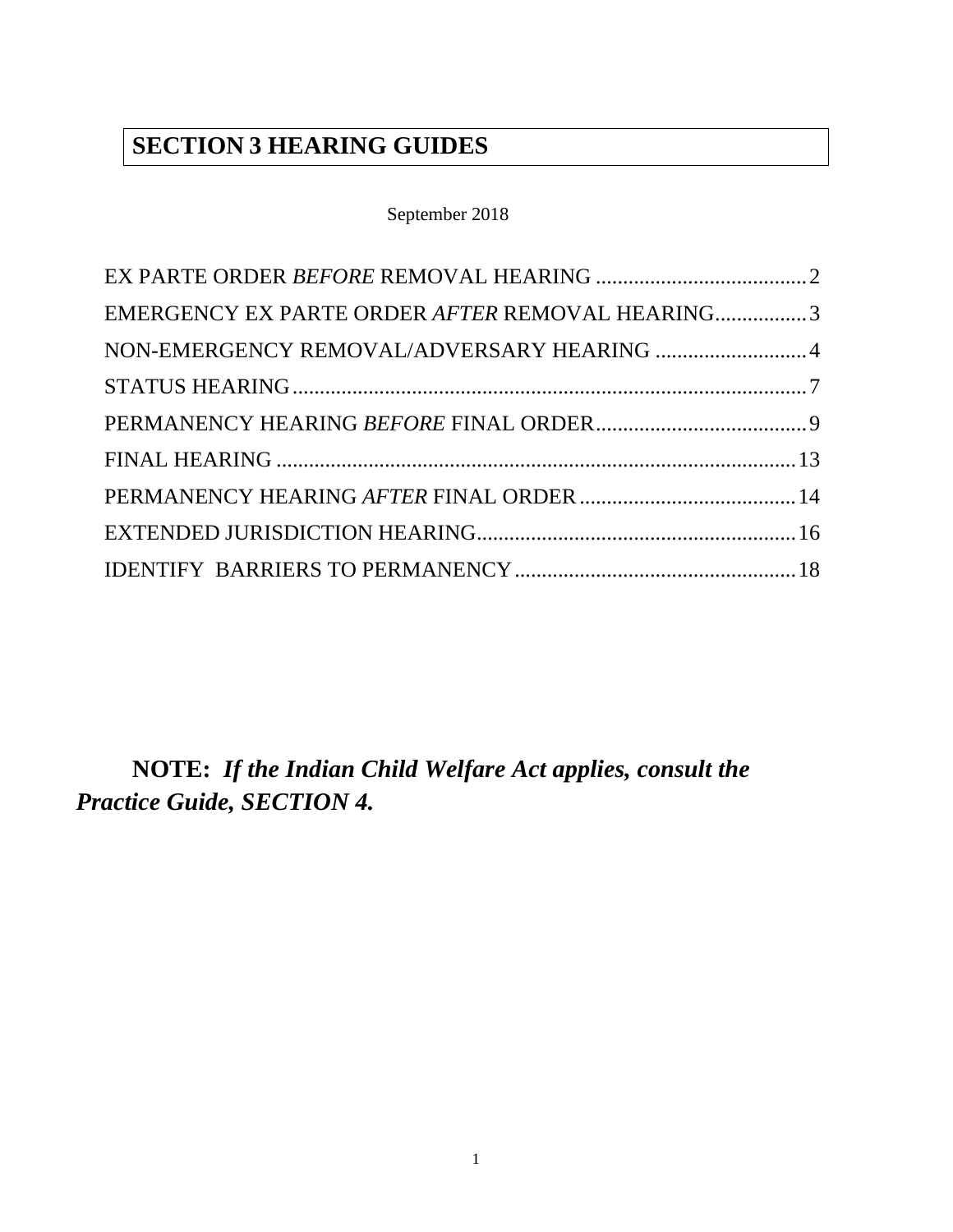## <span id="page-1-0"></span>**EX PARTE ORDER BEFORE REMOVAL HEARING**

 **GOAL** To have a court authorize in advance the removal of a child from a parent's care and grant managing conservatorship of the child until an adversary hearing can be held.

**BURDEN OF PROOF** Evidence sufficient to "satisfy a person of ordinary prudence and caution."

#### **DFPS ATTORNEY PREPARATION** Before the hearing:

- Review caseworker's affidavit to assess the sufficiency of the evidence;
- Prepare and file the petition with affidavit; and
- Request that the Clerk issue citation and notice of Adversary hearing to parties.

#### **REQUIRED SHOWING** DFPS must prove:

- *Either* an immediate danger to the physical health or safety of the child, *or* that the child has been a victim of neglect or sexual abuse;
- That it is contrary to the child's welfare to remain in the home;
- That there is not sufficient time, consistent with the child's physical health or safety and the nature of the emergency, to hold an adversary hearing; and 1
- That reasonable efforts were made to prevent or eliminate the need for removal.

#### **COURT ACTION**

If the court finds DFPS made the required showing the court must:

- Issue an *ex parte* order for protection of the child, which must contain a specific statutory warning informing a parent regarding the right to representation and eligibility for appointed counsel: <sup>2</sup>
- Appoint an attorney and guardian ad litem for the child;<sup>3</sup>
- Appoint a person authorized to consent to medical care;<sup>4</sup> and
- Set the adversary hearing within 14 days, unless the court finds good cause to postpone the hearing within the following timeframes<sup>5</sup>:
	- o If the parent is indigent, no more than seven days from the date of a parent's attorney's appointment to allow the attorney to respond to the petition or prepare for the hearing; or
	- o If the parent is not indigent and appears in opposition to the suit, no more than seven days from the date of the parent's appearance in court to allow the parent to hire an attorney or to provide the parent's attorney time to respond to the petition and prepare for the hearing; or
	- o Any such time that both the parent and appointed attorney agree upon in writing. In that case, the court shall extend a temporary restraining order for the protection of the child until the date of the postponed hearing.

#### **NOTE***: Violence Protection*

 *If family violence is present, consider a protective order to increase safety. <sup>6</sup>*

 1 TEX. FAM. CODE § 262.102.

 $2$  Tex. Fam. CODE  $\S 262.102(d)$ .

 3 TEX. FAM. CODE §§107.011; 107.012.

<sup>&</sup>lt;sup>4</sup> TEX. FAM. CODE §266.004.

<sup>&</sup>lt;sup>4</sup> Tex. Fam. Code §266.004.<br><sup>5</sup> Tex. Fam. Code §262.201(a)(5),(e).

 6 TEX. FAM. CODE §71.004(2); 262.102(c).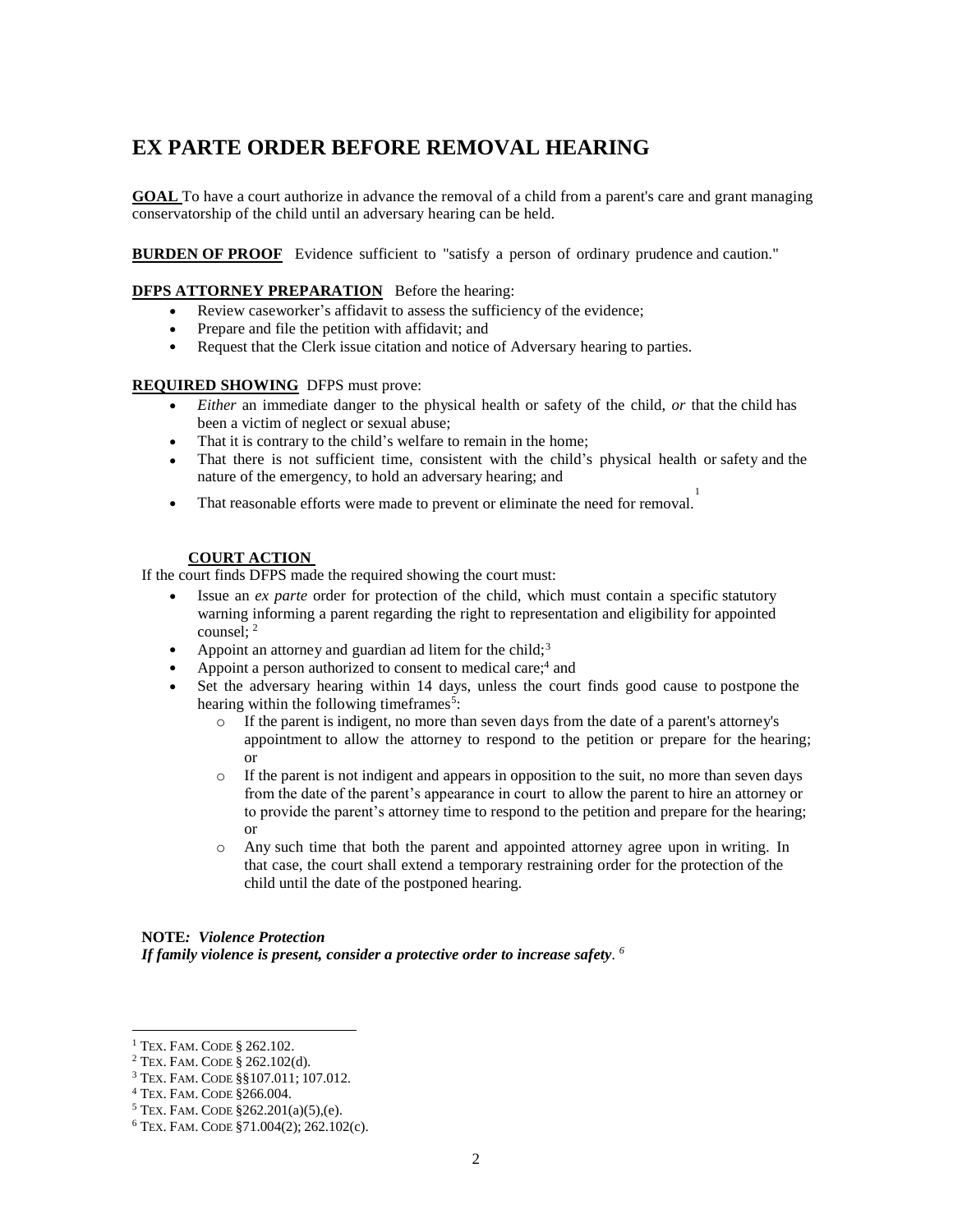# <span id="page-2-0"></span>**EMERGENCY EX PARTE ORDER AFTER REMOVAL HEARING**<br> **GOAL** To have a court authorize the continuing removal of a child from a parent's care and grant DFPS

**GOAL** To have a court authorize the continuing removal of a child from a parent's care and grant DFPS the short-term managing conservatorship of the child until an adversary hearing can be held.

**BURDEN OF PROOF** Evidence sufficient to "satisfy a person of ordinary prudence and caution."

#### **DFPS ATTORNEY PREPARATION** Before the hearing:

- Review caseworker's affidavit to assess the sufficiency of the evidence;
- By the next working day after removal, prepare and file the petition with affidavit; and
- Request that the Clerk issue citation and notice of Adversary hearing to parties.

#### **REQUIRED SHOWING** DFPS must prove:

- *Either* a continuing danger to the physical health or safety of the child if returned to the home, *or*  evidence that the child is a victim of sexual abuse or labor or sex trafficking and is at substantial risk of future sexual abuse or trafficking, or a parent or person with possession of child is currently using a controlled substance which use constitutes an immediate danger to physical health or safety, or permitted the child to remain on the premises where methamphetamines are manufactured;
- That it is contrary to the child's welfare to remain in the home; and
- That reasonable efforts were made to prevent or eliminate the need for removal.<sup>7</sup>

#### **COURT ACTION**

If the court finds DFPS made the required showing the court must:

- Issue an ex parte order for protection of the child, which must contain a specific statutory warning to parents;  $8$
- Appoint an attorney and guardian ad litem for the child and person authorized to consent to medical care;<sup>9</sup>and
- Set the adversary hearing within 14 days, unless the court finds good cause to postpone the hearing within the following time frames<sup>10</sup>:

 $\circ$  .

#### *NOTE: THE "HOME OF REMOVAL"*

 *Federal policy designates a child's "home of removal" as the home of the adult a child is legally removed from, whether that is a parent or another person with legal custody. Even if a child is found in the physical custody of someone else, all removal findings relate to the home of legal removal including:* 

- *Reasonable efforts to prevent or eliminate the need for removal; and*
- <span id="page-2-1"></span> *It is contrary to the child's welfare to remain in the home.*

 7 TEX. FAM. CODE §262.107.

<sup>&</sup>lt;sup>8</sup> TEX. FAM. CODE  $\S 262.102(d)$ .

 $9$  Tex. FAM. CODE  $\S$ §107.011;107.012;266.004.

 10 TEX. FAM. CODE §262.201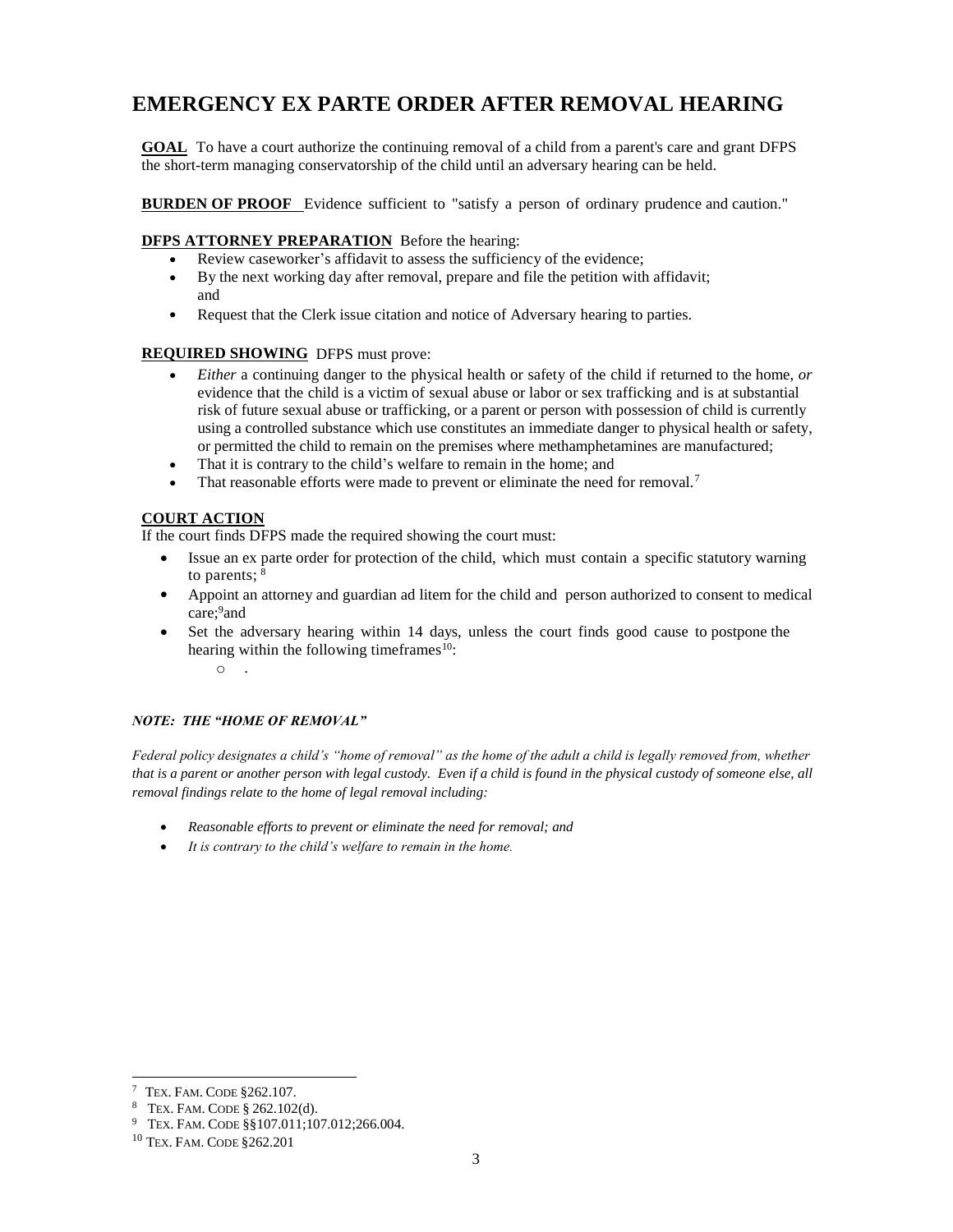## **ADVERSARY HEARING/ NON-EMERGENCY REMOVAL**

**GOAL** To have a court authorize continued temporary managing conservatorship of a child removed in an ex parte hearing *OR* a non-emergency removal.

**BURDEN OF PROOF** Evidence sufficient to "satisfy a person of ordinary prudence and caution."

#### **DFPS ATTORNEY PREPARATION**

- Assess evidence, including the removal affidavit, witness statements, photos, medical reports and other investigative records;
- On request from a parent or child's attorney, provide names of witnesses DFPS intends to call (other than DFPS employees); a copy of any offense report to be used to refresh a witness's testimony and a copy of any photo, video or recording to be presented as evidence;<sup>11</sup>
- Subpoena necessary witnesses and records;
- Verify that CPS is prepared to file Child Placement Resource and provide the name of relative or other designated caregiver with whom child is placed or explain why such placement has not been made and what if any actions the agency is taking to make such placement; <sup>12</sup>
- Confirm CPS has asked all appropriate persons about possible Native American heritage and the identity of any tribe and documented responses.<sup>13</sup>
- Check status of service of citation on all required parties; and
- Find out CPS' recommendation regarding visitation, medical consent or any other issue that may warrant court intervention.

#### **REQUIRED SHOWING**

#### **I. ADVERSARY HEARING AFTER EX PARTE REMOVAL**

 This hearing must be set within 14 days of the ex parte proceeding, unless the court finds good cause and postpones the hearing for seven days and extends temporary orders:

- After appointment of counsel for an indigent parent (subject to extension or shortening if parent and attorney agree in writing) or
- After the first appearance of a parent who opposes the suit.

At this hearing, DFPS must prove:

- There was a danger to the physical health or safety of the child, including a danger that the child would be a victim of trafficking under Section 20A.02 or 20A.03, Penal Code, caused by an act or failure to act of the person entitled to possession;
- $\bullet$  It is contrary to the child's welfare to remain in the home of the adult(s) the child is legally being removed from;
- The urgent need for protection required immediate removal; and
- That despite reasonable efforts to prevent or eliminate the need for removal and to return the child home, there is a substantial risk of continuing danger to the child in the home.<sup>14</sup>

 11 TEX. FAM. CODE §262.014.

<sup>&</sup>lt;sup>12</sup> TEX. FAM. CODE §262.114 (a-1); (a-2). The Child Placement Resources form is the same as the CPS Child Caregiver Resource form (2625).

<sup>&</sup>lt;sup>13</sup> TEX. FAM. CODE  $$262.201(f).$ <sup>14</sup> TEX. FAM. CODE  $$262.201(g).$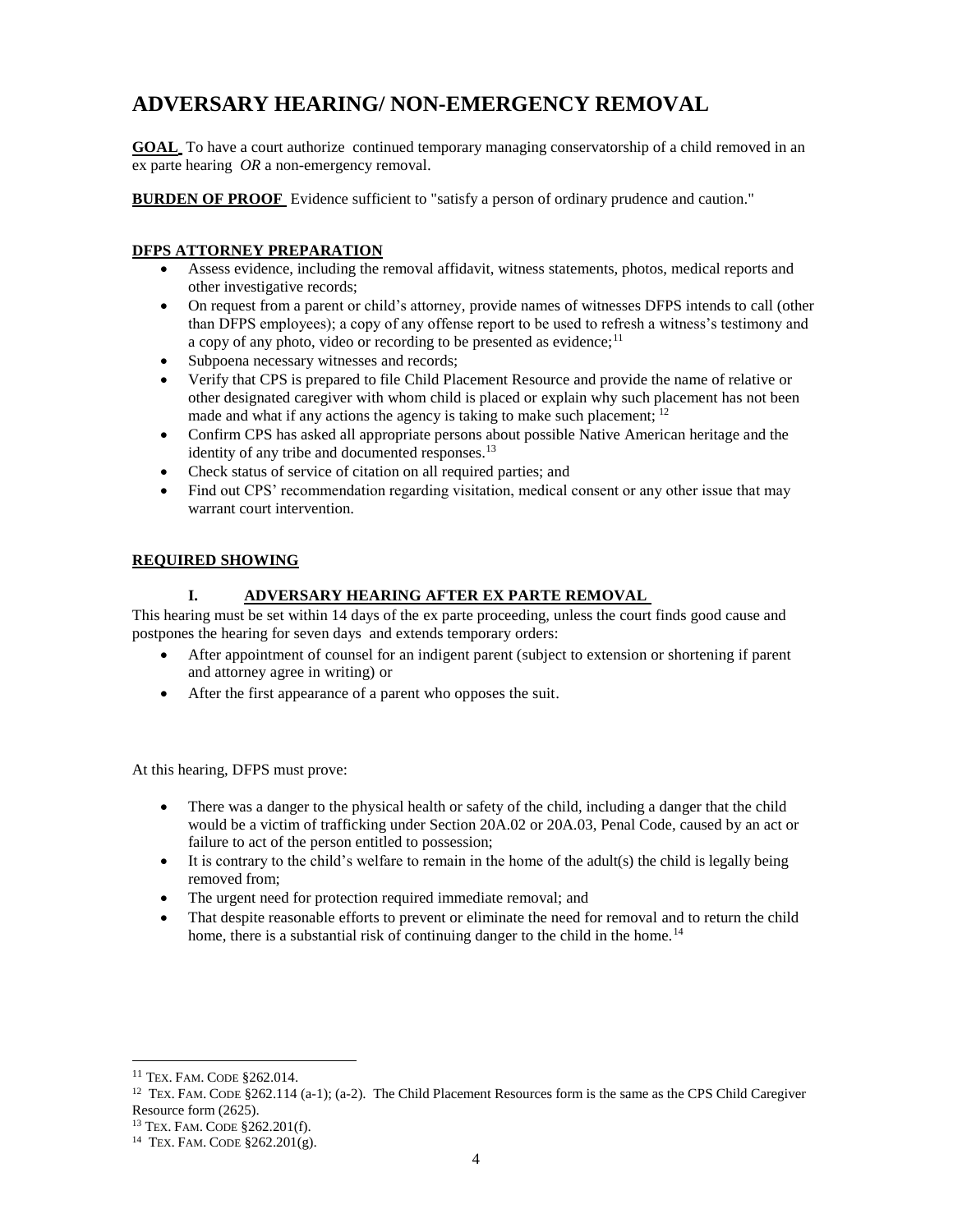#### **II.** NON-EMERGENCY REMOVAL

 This hearing should be set as soon as possible, no later than 30 days after filing. Confer with DFPS to assess whether a delay poses a risk to the safety of the child.

DFPS must prove:

- There is a continuing danger to the physical health or safety of the child caused by an act or failure to act of the person entitled to possession of the child;
- It is contrary to the child's welfare to remain in the home; and
- Reasonable efforts consistent with the circumstances and safety of the child, were made to prevent or eliminate the need for removal.<sup>15</sup>

#### **COURT ACTION**

If the court finds sufficient evidence, the court must:

- Issue an order for protection of the child
- Order placement of child with a noncustodial parent, or relative if placement with the noncustodial parent is inappropriate, unless that is not in the child's best interest;<sup>16</sup>
- Require parents and relatives to provide information regarding any absent parent, alleged father, or relative of the child; complete Child Placement Resources form and file it with the court if not already on file;;<sup>17</sup>
- Inform parents that restriction or termination of parental rights may occur if they cannot offer the child a safe environment;<sup>18</sup>
- Ask all parties about Native American heritage and the identity of any tribe(s);<sup>19</sup>
- Appoint an attorney and guardian ad litem for the child and a medical consenter; and  $20$
- Set a status hearing within 60 days**.**

#### *NOTE*: *If citation by publication is necessary, the court may render a temporary order without waiting for publication.21*

The court may also:

- Appoint an attorney for any parent entitled to appointed counsel; $^{22}$
- $\bullet$  Issue temporary protective orders to address domestic violence;<sup>23</sup> and
- Issue necessary orders regarding:
	- $\checkmark$  Notice by publication for missing parent;
	- $\checkmark$  Additional home assessments or studies;
	- $\checkmark$  Paternity testing;
	- $\checkmark$  Psychological testing;
	- $\checkmark$  Drug assessment or testing;
	- $\checkmark$  Medical consent;<br> $\checkmark$  Physical examina
	- Physical examination;
	- Child Support;
	- $\checkmark$  Parent providing information regarding family medical history
	- $\checkmark$  parentage, immigration status, or child's medical history;
	- Visitation; and

<sup>&</sup>lt;sup>15</sup> TEX. FAM. CODE § 262.113; 262.201(j)

<sup>&</sup>lt;sup>16</sup> TEX. FAM. CODE  $$262.201(n)$ .

<sup>&</sup>lt;sup>17</sup> TEX. FAM. CODE §262.201(1).

<sup>&</sup>lt;sup>18</sup> TEX. FAM. CODE §262.201(m).

<sup>&</sup>lt;sup>19</sup> TEX. FAM. CODE §262.201(f).

<sup>&</sup>lt;sup>15</sup> TEX. FAM. CODE § 262.113; 262.201(j)<br><sup>16</sup> TEX. FAM. CODE § 262.201(n).<br><sup>17</sup> TEX. FAM. CODE § 262.201(l).<br><sup>18</sup> TEX. FAM. CODE § 262.201(m).<br><sup>19</sup> TEX. FAM. CODE § 262.201(f).<br><sup>20</sup> TEX. FAM. CODE § 262.201(c).<br><sup>21</sup> TEX.

<sup>&</sup>lt;sup>21</sup> TEX. FAM. CODE  $$262.201(c)$ .

<sup>&</sup>lt;sup>22</sup> TEX. FAM. CODE  $$107.013(a)$ .

<sup>&</sup>lt;sup>23</sup> TEX. FAM. CODE  $8262.201(k)$ .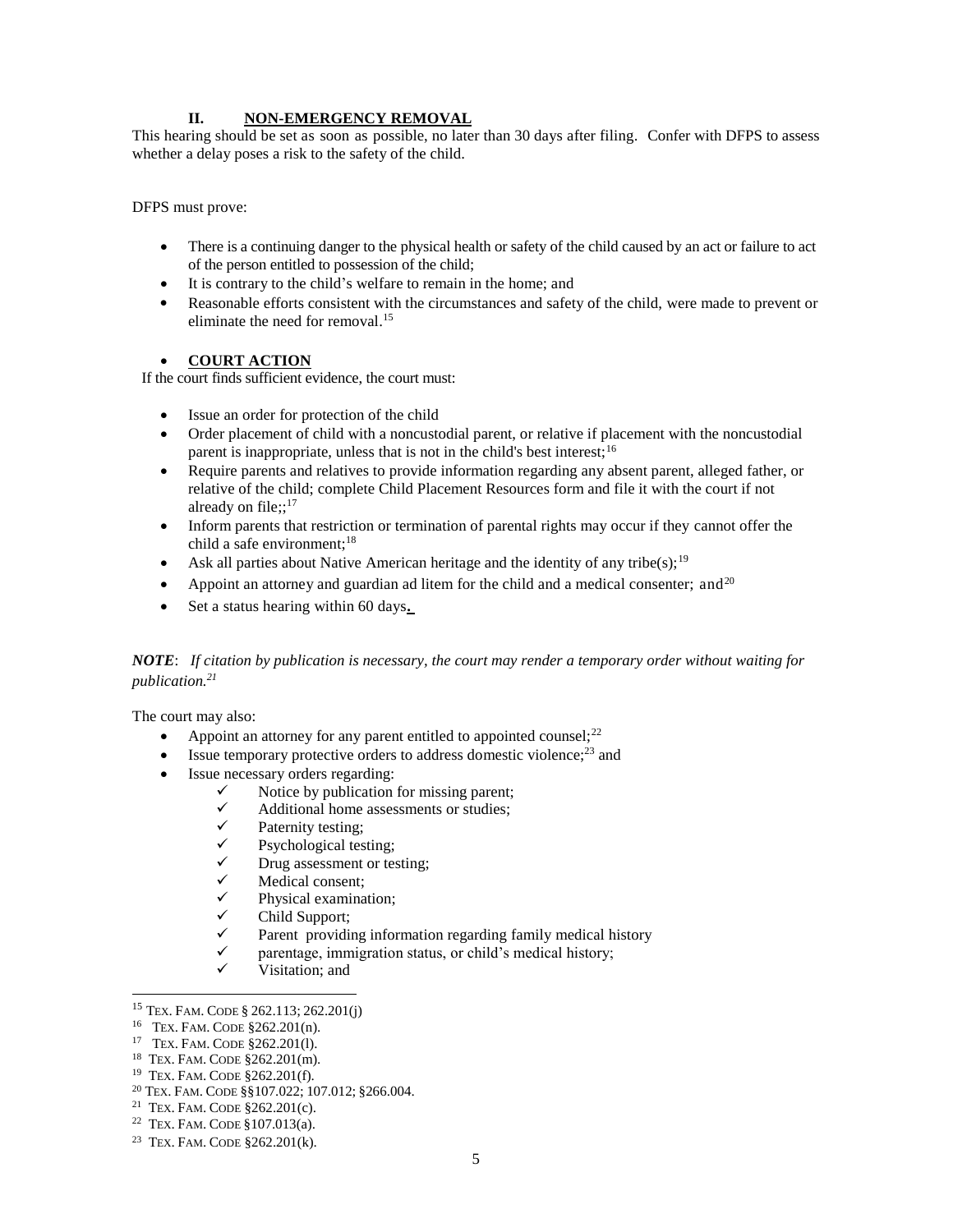$\checkmark$  Discovery or other orders needed to protect a child, facilitate the return of a child, or to find the optimum placement for a child.

 Within the first 30 days after a child is removed, DFPS must use due diligence to identify and locate all adult relatives (within 3<sup>rd</sup> degree of consanguinity), notify them of the removal and provide them with specific information about participation in the proceedings.  $24$ 

#### **AFTER HEARING**

#### **Report on Education in 5 Days**

 Unless DFPS' right to make educational decisions is limited by court order, within 5 days of the Non- emergency/ Adversary Hearing DFPS must file information with the court about the child's education decision-maker and any surrogate parent appointed and provide this information to the child's school. Any changes are to be reported to the child's school within 5 days and included in the permanency progress report.25

#### **Request Court of Continuing Jurisdiction**

If TMC is granted, DFPS must request identification of the court of continuing jurisdiction.<sup>26</sup> Local practice determines who within the agency performs this task, but the attorney must verify this is completed.

#### *NOTE: TMC ORDER STARTS CLOCK*

 One year after DFPS is appointed as temporary managing conservator, dismissal is automatic, unless trial commences or an extension is granted.

 24 TEX. FAM. CODE §262.1095.

<sup>25</sup> TEX. FAM. CODE §263.004(b).

<sup>26</sup> TEX. FAM. CODE §155.201(d); 262.202;.262.203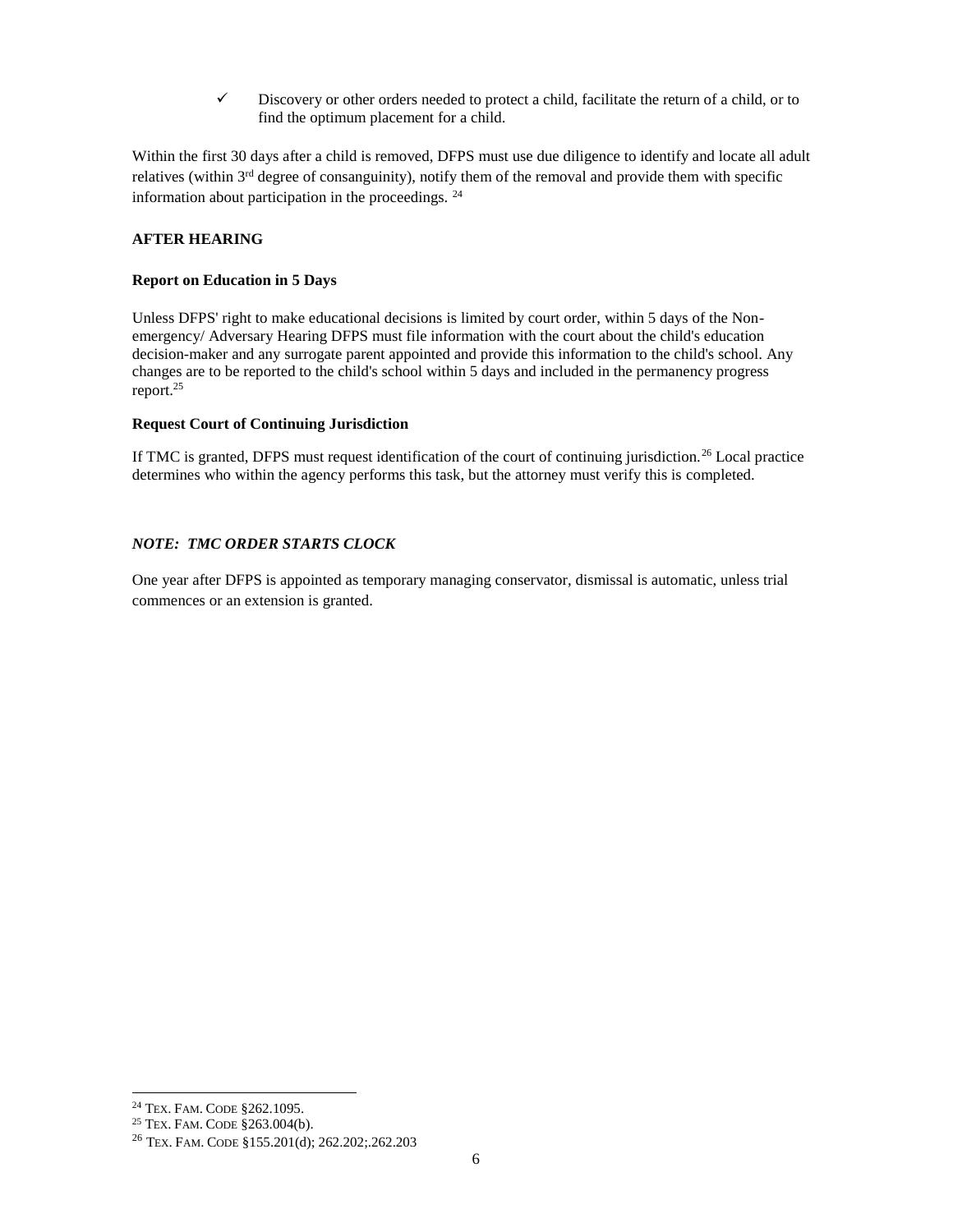## <span id="page-6-0"></span>**STATUS HEARING**

**GOAL** To have a court review due diligence of efforts to serve parties, locate missing parents, notify relatives of a child's removal, review contents of service plan, enter court orders necessary to implement the service plan, and review the child's medical care.

**BURDEN OF PROOF** Preponderance of the evidence.

#### **DFPS ATTORNEY PREPARATION**

- Check status of the Court of Continuing, Exclusive Jurisdiction (CCEJ) inquiry & determine if transfer required;<sup>27</sup>
- **If any parent is missing, confirm that caseworker completed Affidavit Regarding Military Service;**<sup>28</sup>
- Confirm CPS has asked all appropriate persons about possible Native American heritage and the identity of any tribe and documented responses.
- Calculate and document automatic dismissal date<sup>29</sup>;
- Confirm that 10 days before hearing CPS has filed:

 Court Report with Information on CPS efforts to identify, locate, and notify relatives (including relatives of an alleged father, if CPS reasonably believes him to be the biological father) and others of the removal of the child; child's medical care and visitation plan; and<sup>30</sup>

Child Placement Resources form (if not previously filed) with any completed home study and related required information;<sup>31</sup> and

• Review proposed served plan for compliance with TEX. FAM. CODE §263.102.

#### *NOTE: "O" TERMINATION GROUND & NEW DEFENSE*

 If the termination grounds include failure to comply with the service plan, all essential components of the plan must be specified in the court order. If a parents proves his/her inability to comply with the service plan despite a good faith effort and that failure to comply was not the parent's fault, this is a defense to termination on "O" ground.

#### **REQUIRED SHOWING** DFPS must prove:

- Due diligence was exercised to locate and serve necessary persons, including an alleged father (whether or not he has registered with the paternity registry);
- Compliance with relative notification under §262.1095; and
- $\bullet$  The appropriateness of the service plan.<sup>32</sup>

<sup>&</sup>lt;sup>27</sup> TEX. FAM. CODE §155.201(d); §262.202-262.203; local practice will dictate who within the agency performs this task, but the attorney must confirm that the CCEJ check has been done.

<sup>&</sup>lt;sup>28</sup> See Practice Guide, SECTION 5 LITIGATION ESSENTIALS, Service of Process, Missing Parent in Military.

<sup>&</sup>lt;sup>29</sup> TEX. FAM. CODE §263.401(a) (first Monday after one year anniversary of the order granting temporary managing conservatorship).

 30 TEX. FAM. CODE §262.1095; §266.007; §263.107.

 $31$  TEX. FAM. CODE §263.003. Note: This information is not required if the child is in an adoptive or other permanent placement, but that is unlikely at this early stage of the litigation.

 32 TEX. FAM. CODE §263.202.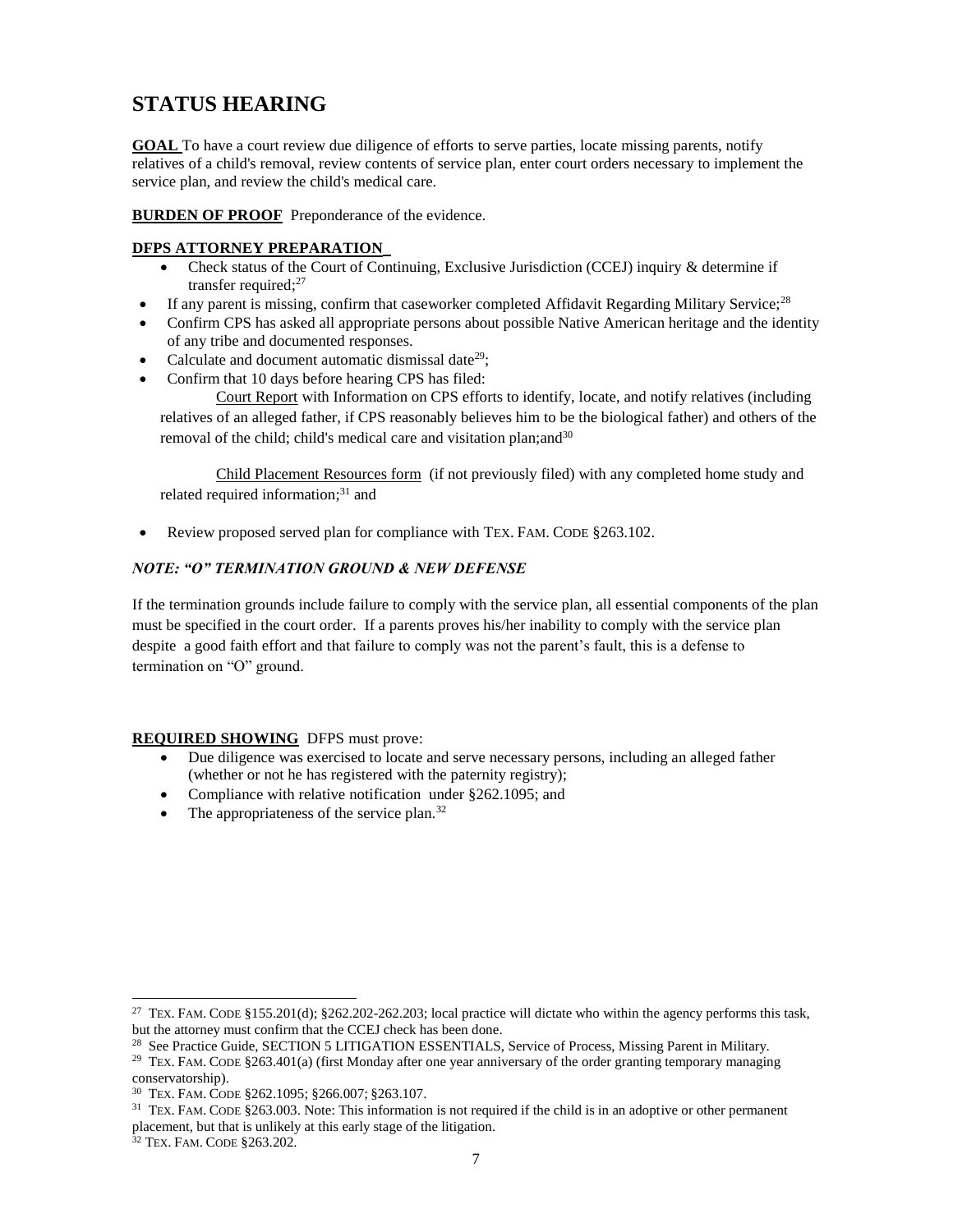#### **COURT ACTION**

At the status hearing the court must:

- Assess whether all persons entitled to services have been served and whether diligent search efforts were made to locate any missing parents (including alleged fathers); $^{33}$
- Advise each parent of the right to representation and to appointed counsel for an indigent parent who responds in opposition to the suit and appoint counsel as required; $34$
- Determine whether all persons provided information for finding missing parties or relatives;
- Ask all parties about Native American heritage and the identity of any tribe(s);<sup>35</sup>
- Review the court report filed by CPS summarizing its efforts to identify, locate and notify persons entitled to notification of a child's removal under §262.1095 and make any orders necessary to ensure proper notification;
- Review the visitation plan and render an appropriate order, including specific steps a parent must take to have any supervision requirement for visitation reduced;<sup>36</sup>
- Make findings regarding the service plan, including whether:
	- 1. The reunification plan ensures reasonable efforts are made to enable parents to provide a safe home;
	- 2. Parents have reviewed and understand plan and have been advised regarding potential termination of parental rights or other restriction; and
	- 3. The service plan is reasonably tailored to address specific issues;
	- 4. Parents have been allowed to comment on the service plan;
	- 5. Parents and CPS have signed the plan
- Incorporate the service plan into the court order;
- If no Parent Child Placement Resources form has been filed, require each parent, alleged father or other person to do so;
- Review the child's medical care, make a finding regarding medical consent authority with additional findings if child is prescribed psychotropic medications; and<sup>37</sup>
- Set an initial permanency hearing no later than 180 days after temporary managing conservatorship is granted.38

At this hearing, the court may also (some of the following are mandatory, but not required *at this hearing*):

- If a child is eligible for special education services, appoint a surrogate parent to protect the child's education rights.39
- Make a finding of aggravated circumstances, waive the service plan and reasonable efforts requirements, and set an accelerated trial date;<sup>40</sup>
- $\bullet$  Issue temporary protective orders to address domestic violence;<sup>41</sup>and
- Issue necessary orders regarding:
	- $\checkmark$  Testing for paternity, drug assessment or psychological testing
	- $\checkmark$  Additional home assessments or studies;
	- Child Support;
	- $\checkmark$  Parent disclosure of information and documents regarding medical history, parentage, immigration status or child's medical history; or
	- $\checkmark$  Visitation.

35 TEX. FAM. CODE §263.202(f-1)(f.

l 33 TEX. FAM. CODE §263.202.

 34 TEX. FAM. CODE §107.013; TEX. FAM. CODE §263.0061.

 36 TEX. FAM. CODE §263.107-109.

 37 TEX. FAM. CODE §266.007.

 38 TEX. FAM. CODE §263.304.

 39 TEX. FAM. CODE §263.0025(b).

 40 TEX. FAM. CODE §262.2015(b).

 41 TEX. FAM. CODE §§71.004; 83.001.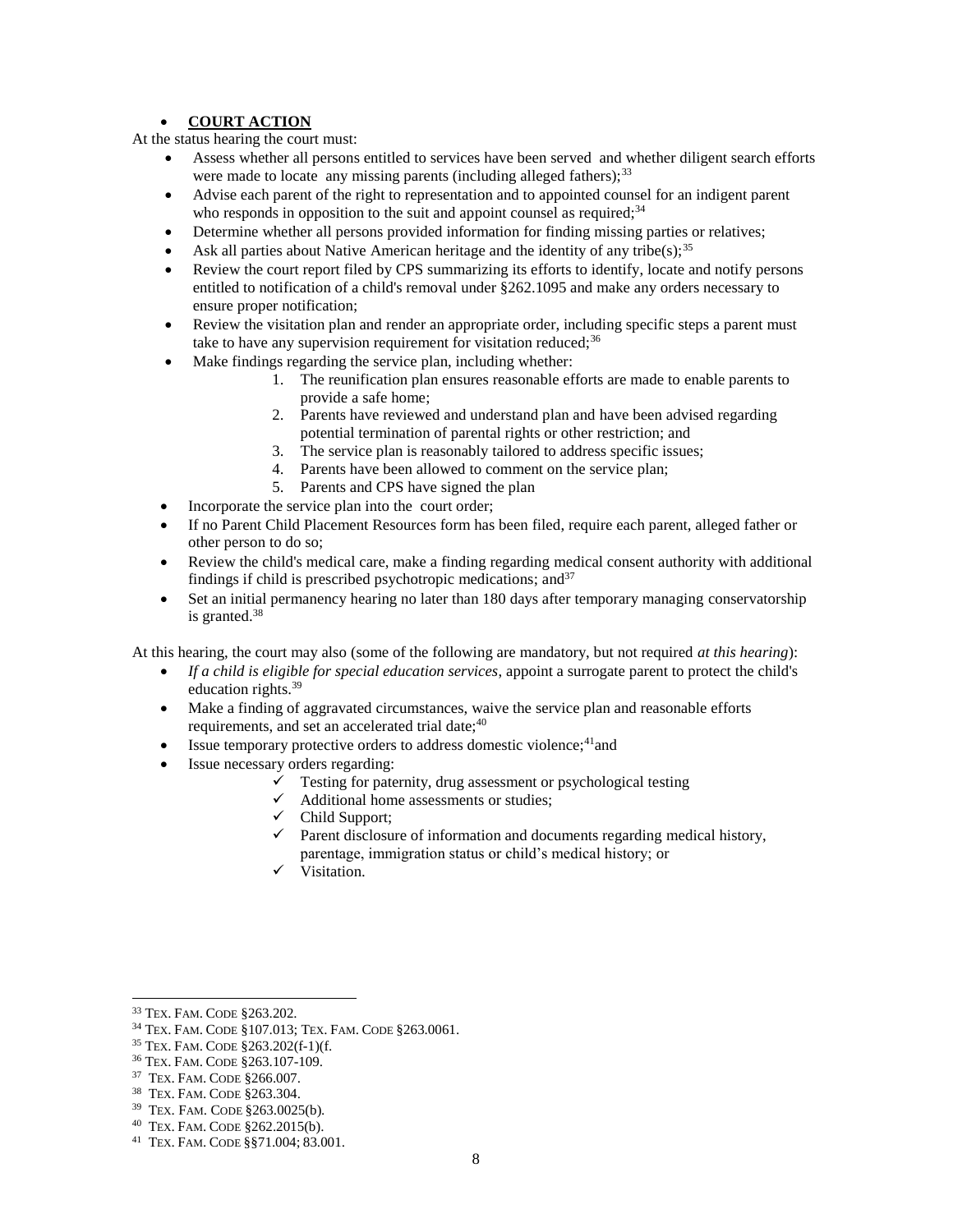## <span id="page-8-0"></span>**PERMANENCY HEARING BEFORE FINAL ORDER**

**PERMANENCY HEARING** *BEFORE* **FINAL ORDER**<br>COAL Review status of child and permanency plan to ensure final order can be rendered before the automatic dismissal date.42

**BURDEN OF PROOF** Preponderance of the evidence.

#### **DFPS ATTORNEY PREPARATION**

- Verify that all necessary persons received 10 days' notice of the hearing (including any child age 10 or above or whom the court deems appropriate to receive notice) and the permanency progress report (notice of hearing to caregivers and relatives must make clear attendance is optional, not required). $43$
- Verify DFPS arrangements for child to attend hearing unless specifically excused by court (child in TJJD custody may appear by phone/video);<sup>44</sup>
- Unless the child is in an adoptive or another permanent placement, verify that DFPS has filed the Child Placement Resources form and related information with the court 10 days before the hearing;<sup>45</sup>
- Verify that DFPS has filed information regarding educational decision-maker and the name of any surrogate parent assigned by the school district;<sup>46</sup>
- Verify the Court Report is filed with the court 10 days before the hearing and review permanency plan to ensure it:<sup>47</sup>
	- $\checkmark$  Describes the reasonable efforts made by DFPS to finalize a permanency plan;
	- $\checkmark$  Identifies concurrent goals, which may include reunification with a parent or other person from whom the child was removed; termination of parental rights and adoption by a relative or other suitable person; the award of permanent managing conservatorship to a relative or other suitable person; or "another planned, permanent living arrangement" (APPLA);<sup>48</sup>
	- $\checkmark$  If the plan is APPLA, the report must document a compelling reason why another permanency goal is not in the child's best interest; 49 and
	- $\checkmark$  ncludes the child's permanency progress reportand  $^{50}$ .
		- $\circ$  Lists parties who have and have not been served, describes service efforts by DFPS and parents' assistance in those efforts;<sup>51</sup>
		- $\circ$  Identifies whether the child or the child's family has a Native American heritage;<sup>52</sup>
		- o Evaluates parties' compliance with temporary orders and the service plan and any progress made toward mitigating the causes for the child's placement in foster care;<sup>53</sup>
		- o Evaluates the safety and well-being of the child, the child's placement and whether additional services are needed;<sup>54</sup>
		- o Includes a summary of medical care provided, including the child's opinion on this care, as well as required specifics about any psychotropic medications, including whether the child is being provided with appropriate services and is being seen by the prescribing practitioner at least once every 90 days;<sup>55</sup>
		- o Provides information on the child's current education status, goals, and needs, any educational stability issues and any special education services for an eligible child;<sup>56</sup>

l

 $53$ TEX. FAM. CODE § 263.306(a-1)(4).

<sup>&</sup>lt;sup>43</sup> TEX. FAM. CODE § 263.0021(e).

<sup>&</sup>lt;sup>44</sup> TEX. FAM. CODE § 263.302.

<sup>&</sup>lt;sup>45</sup> TEX. FAM. CODE § 263.003.

<sup>&</sup>lt;sup>46</sup> TEX. FAM. CODE § 263.004.

<sup>&</sup>lt;sup>47</sup> TEX. FAM. CODE § § 263.0021; 263.3025(a); 263.303(a); Tex. R. Civ. Pro. 21a. <sup>42</sup> TEX. FAM. CODE § 263.304.<br>
<sup>43</sup> TEX. FAM. CODE § 263.0021(e).<br>
<sup>44</sup> TEX. FAM. CODE § 263.302.<br>
<sup>45</sup> TEX. FAM. CODE § 263.003.<br>
<sup>46</sup> TEX. FAM. CODE § 263.004.<br>
<sup>47</sup> TEX. FAM. CODE § 263.0021; 263.3025(a); 263.303(a);

<sup>&</sup>lt;sup>48</sup> TEX. FAM. CODE §§ 263.3025(d); 263.3026(a); 263.306 (a-1).

<sup>&</sup>lt;sup>49</sup> TEX. FAM. CODE § 263.3026(b).

<sup>&</sup>lt;sup>50</sup> TEX. FAM. CODE §§ 263.3025(b); 263.303(b).

<sup>&</sup>lt;sup>51</sup> TEX. FAM. CODE § 263.306(a-1).

<sup>&</sup>lt;sup>52</sup>TEX. FAM. CODE § 263.306(a-1),(3)(9).

<sup>&</sup>lt;sup>54</sup> TEX. FAM. CODE § 263.306(a-1)(4)(5).

<sup>&</sup>lt;sup>55</sup> TEX, FAM, CODE § § 263.306(a-1)(D)-(E); 266.007.

<sup>&</sup>lt;sup>56</sup> TEX. FAM. CODE § § 263.0025; 263.306(a-1)(5)(F); 264.1072; 42 U.S.C. § 675.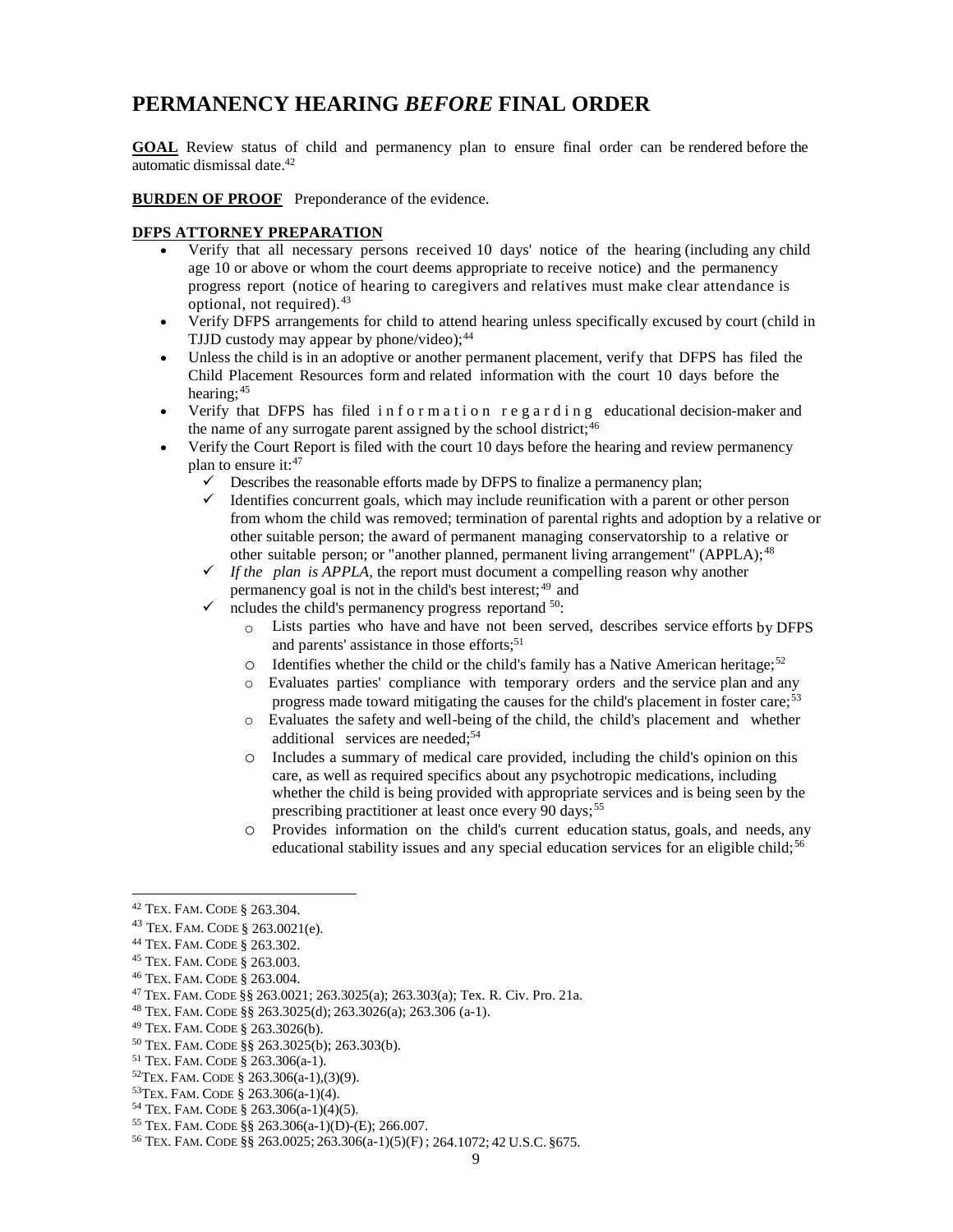o *For a youth age 14 and older*, identifies services for transition to adult independent living:57

 o *For any youth age 14 and older in the permanent managing conservatorship of DFPS and all youth age 16 and up*, confirms that an independent living skills assessment has been completed;<sup>58</sup>

- o *For a child whose permanency goal is APPLA,* identifies the child's desired permanency outcome, and whether APPLA is currently the best permanency plan for the child, and if so, lists compelling reasons why other permanency plans are not in the best interest of the child;<sup>59</sup>
- o Evaluates whether returning the child to the child's parents is in the child's best interest and estimates a likely date for achieving permanency;<sup>60</sup>
- $\circ$  Identifies the dismissal date and the date of any subsequent hearings;<sup>61</sup>
- o Identifies the efforts by DFPS to ensure the child has regular, ongoing opportunities to engage in age-appropriate normalcy activities, including activities not listed in the child's service plan;<sup>62</sup>

 **REQUIRED SHOWING** This will vary depending on the circumstances, but may include evidence to show $63$ .

- Why return of a child to a parent is not safe or in the child's best interest;
- The child's permanency plan and the basis for the plan;
- Which placement is most appropriate for the child and why;
- The progress made toward addressing problems that necessitated the child's placement in foster care;
- Whether reasonable efforts have been made to finalize the permanency plan;
- What additional services or requirements may be necessary;
- Whether current visitation orders remain appropriate;
- The efforts made to ensure that the child has opportunities for age-appropriate normalcy activities;
- The results of any relative or kinship home studies; and
- What diligent search efforts have been made to locate any missing parties.

#### *NOTE: Extension of Requires EXTRAORDINARY CIRCUMSTANCES*

An extension of time beyond the one year dismissal date requires the court to find extraordinary circumstances that necessitate a child remaining in temporary managing conservatorship and that remaining in DFPS care is in the child's best interest and is limited to  $180 \text{ days}$ .<sup>64</sup>

<sup>&</sup>lt;sup>57</sup> TEX. FAM. CODE § 263.306(a-1)()(G).

<sup>&</sup>lt;sup>57</sup> TEX. FAM. CODE § 263.306(a-1)()(G).<br><sup>58</sup> TEX. FAM. CODE § 264.121(a-3)-(a-4).<br><sup>59</sup> TEX. FAM. CODE § 263.306(a-1)(5)(H).<br><sup>60</sup> TEX. FAM. CODE § 263.306(a-1)(6)-(7).<br><sup>61</sup> TEX. FAM. CODE § 263.306(a-1)(8).<br><sup>62</sup> TEX. FAM.

<sup>&</sup>lt;sup>59</sup> TEX. FAM. CODE § 263.306(a-1)(5)(H).

<sup>&</sup>lt;sup>60</sup> TEX. FAM. CODE § 263.306(a-1)(6)-(7).

<sup>&</sup>lt;sup>61</sup> TEX. FAM. CODE § 263.306(a-1)(8).  $62$  TEX. FAM. CODE § 263.306(c).

<sup>&</sup>lt;sup>63</sup> TEX. FAM. CODE § 263.306.

<sup>&</sup>lt;sup>64</sup> TEX. FAM. CODE § 263.401.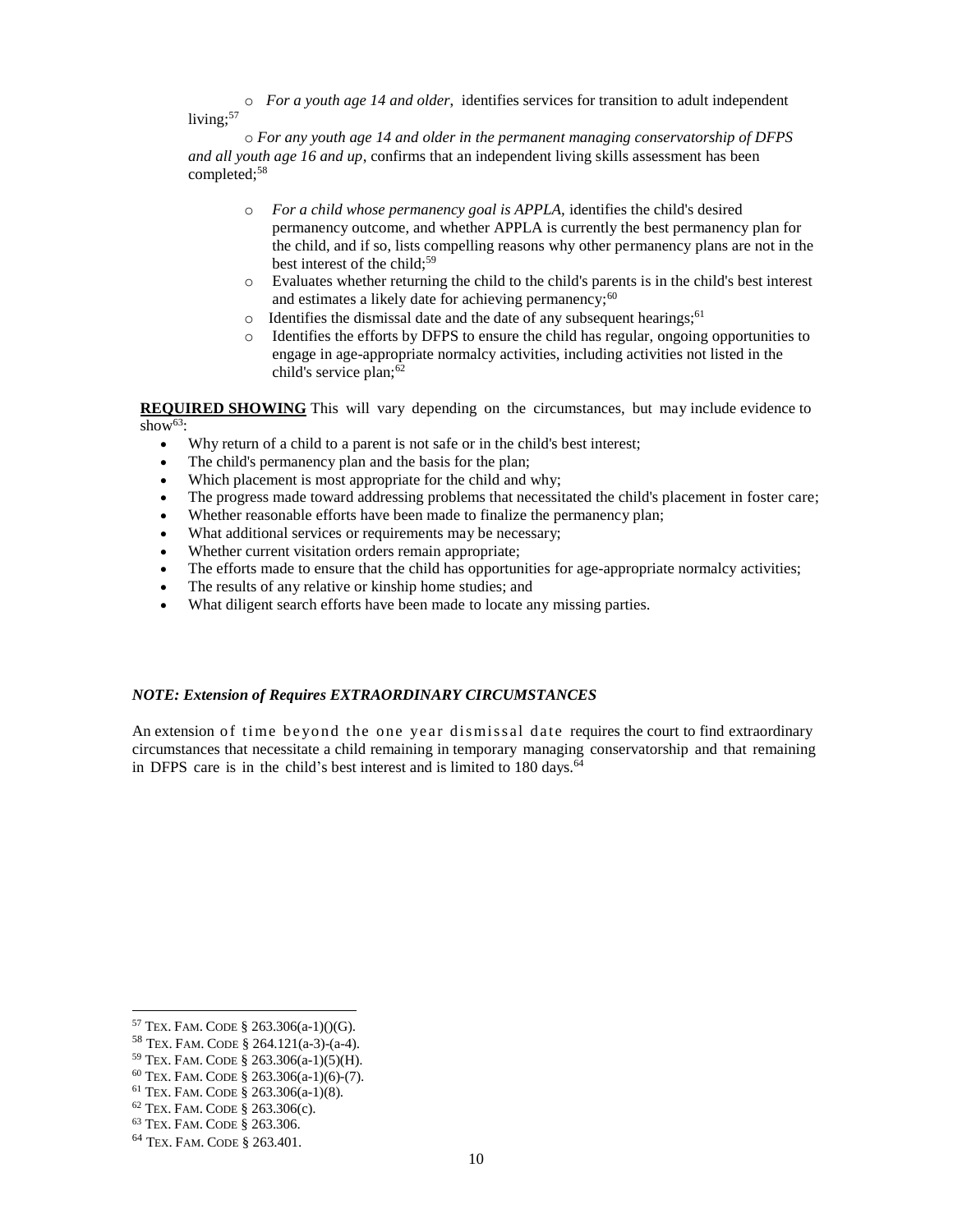#### **COURT ACTION**

The court must :

- Ask whether the child or family has Native American heritage and identify any tribe;<sup>65</sup>
- Identify persons and parties present at the hearing and advise unrepresented parents and appoint counsel as required:<sup>66</sup>
- Make findings regarding safety and appropriateness of return of the child to the home, best interest and whether it is contrary to the child's welfare to return home;  $67$
- Return the child to the parents if it is safe and in the child's best interest;<sup>68</sup>
- Consider whether to permit the child to transition home or make a monitored return to parent;<sup>69</sup>
- Place the child with a nonparent entitled to service under Tex. Fam. Code §102.003 if it is safe and in the child's best interest; $70$
- Review the placement and make findings whether a child is placed with a relative or other designated caregiver;<sup>71</sup>
- *For a child age 4 and older*, consult with the child in a developmentally appropriate manner about the permanency plan, if it is in child's best interest; $^{72}$
- Determine whether DFPS has conducted any required independent living skills assessment and addressed the goals of the permanency plan and the skills assessment;<sup>73</sup>
- *For a child age 16 or older, or who has had the disabilities of minority removed*, whether DFPS has provided the youth with required documents and information;<sup>74</sup>
- Review the efforts of DFPS to:
	- $\checkmark$  Locate necessary persons;<sup>75</sup>
	- Request service of citation, including service by publication;<sup>76</sup>
	- $\checkmark$  Obtain assistance of parents to locate missing parents or relatives;<sup>77</sup>
	- $\checkmark$  Locate relatives for placement purposes;
	- $\checkmark$  Ensure the child has regular, ongoing opportunities to engage in age-appropriate normalcy activities; and
	- $\checkmark$  Finalize the child's permanency plan;
	- $\checkmark$  Review efforts of parents and family to provide location information regarding any missing parent, alleged father, or relative;
- Evaluate parties' compliance with temporary orders and the service plan and progress;
- Review the child's permanency progress report to:
	- $\checkmark$  Determine the safety and well-being of the child and whether the child's needs are being adequately addressed
	- $\checkmark$  Determine necessity of continued substitute care, appropriateness of placement, whether the placement is in the best interest of the child, and whether other plans or services are needed;<sup>78</sup>
	- $\checkmark$  Determine the appropriateness of the primary and alternate permanency goals for the child:<sup>79</sup>
	- $\checkmark$  Review child's medical care, whether child was given an opportunity to give an opinion on this care, and, if psychotropic drugs are prescribed, make specific required findings as to whether appropriate psychosocial therapies, behavior strategies and other non-pharmacological interventions have been provided and whether t h e c h i l d h a s been seen by the prescribing physician at least once every 90 days

- <sup>71</sup> TEX. FAM. CODE § 263.002(b).
- <sup>72</sup> TEX. FAM. CODE § 263.302.
- <sup>73</sup> TEX. FAM. CODE § 263.306(a-1)(5)(H)(iii)-(iv).
- <sup>74</sup> TEX. FAM. CODE§ 263.306(5)(H)(v)-(vi).
- <sup>75</sup> TEX. FAM. CODE § 263.306(a-1)(2)(A).
- <sup>76</sup> TEX. FAM. CODE §§ 263.0021; 263.306(a-1)(2)(A).
- <sup>77</sup> TEX. FAM. CODE § 263.306(a-1)(2)(B).
- <sup>78</sup> TEX. FAM. CODE § 263.306(a-1)(5)(B).

<sup>&</sup>lt;sup>65</sup> TEX. FAM. CODE § 263.306(a-1)(3)

<sup>&</sup>lt;sup>66</sup> TEX. FAM. CODE §§ 107.013; 263.0061; 263.203,263.306(a-1). <sup>65</sup> TEX. FAM. CODE § 263.306(a-1)(3)<br>
<sup>66</sup> TEX. FAM. CODE §§ 107.013; 263.0061; 263.203,263.306(a-1).<br>
<sup>67</sup> TEX. FAM. CODE § 263.002(c).<br>
<sup>68</sup> TEX. FAM. CODE § 263.306(a-1)(6).<br>
<sup>69</sup> TEX. FAM. CODE § 263.306(a-1)(6).<br>
<sup>6</sup>

<sup>&</sup>lt;sup>67</sup> TEX. FAM. CODE § 263.002(c).

<sup>&</sup>lt;sup>68</sup> TEX. FAM. CODE § 263.306(a-1)(6).

<sup>69</sup> TEX. FAM. CODE § 263.403.

<sup>&</sup>lt;sup>70</sup> TEX. FAM. CODE § 263.408

<sup>&</sup>lt;sup>79</sup> TEX, FAM, CODE § 263.306(a-1)(5)(C).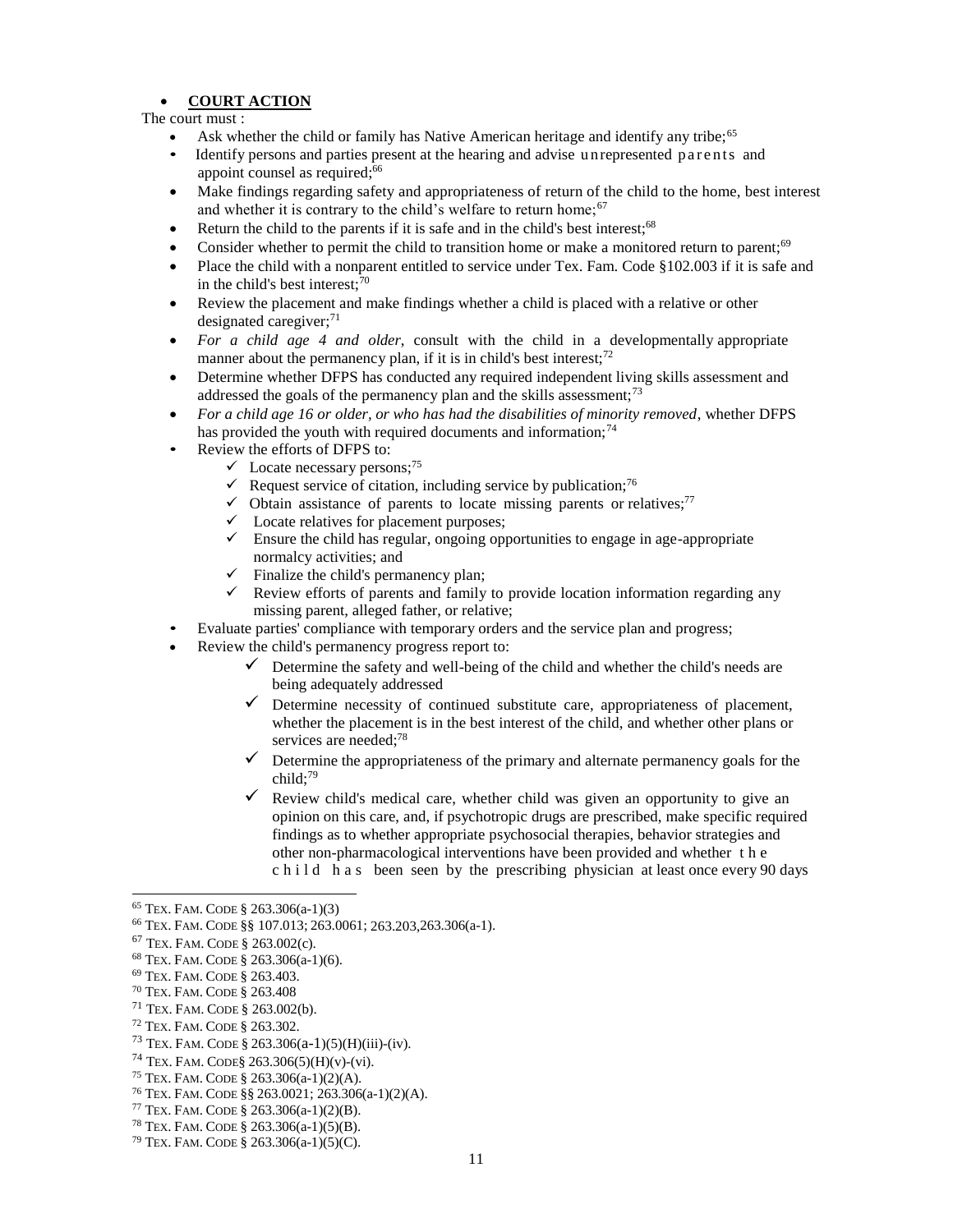for medication review; 80

- $\checkmark$  Determine whether the child's education needs and goals have been identified and addressed and identify an education decision-maker if not previously identified;<sup>81</sup>
- $\checkmark$  *If a child is 14 or older*, order transitional living services;<sup>82</sup> and
- $\checkmark$  For a child whose permanency goal is APPLA, identify the child's desired permanency outcome, and whether APPLA is currently the best permanency plan for the child, and if so, provide compelling reasons why other permanency plans are not in the best interest of the child;<sup>83</sup>
- If a child is eligible for special education services, appoint a surrogate parent if one has not been appointed by the school district;<sup>84</sup>
- If a child is the subject of a transitional return, make findings regarding the grounds for the order, and set a new date not later than 180 days after the temporary order is rendered for dismissal, unless a trial on the merits is commenced;<sup>85</sup>
- Determine whether to return the child to the child's parents if the parents are able and willing to provide the child with a safe environment and it would be in the best interest of the child;<sup>86</sup>
- Estimate a likely date by which the child may be returned to and safely maintained in the child's home, placed for adoption, or placed in permanent managing conservatorship;<sup>87</sup>
- Until a final order is rendered, set a subsequent permanency hearing date no later than 120 days later; 88 and
- Announce the mandatory dismissal date and the date of any subsequent hearings.<sup>89</sup>

The court may also:

- Enter any necessary pre-trial orders required by local rules or practice to prevent delay of a final hearing and disposition; or
- Make a finding of extraordinary circumstances and set a new dismissal date no more than 180 days beyond the original dismissal date.<sup>90</sup>

 80 TEX. FAM. CODE § 263.306(a-1)(5)(D)-(E).

<sup>81</sup> TEX. FAM. CODE §§ 263.306(a-1)(5)(F) ; 264.1072; 42 U.S.C. §675.

 82 TEX. FAM. CODE § 263.306(a-1)(4)(G).

 83 TEX. FAM. CODE § 263.306(a-1)(4)(H).

 84 TEX. FAM. CODE § 263.0025(c).

 85 TEX. FAM. CODE § 263.403.

 86 TEX. FAM. CODE § 263.306(a-1)(6).

 87 TEX. FAM. CODE § 263.306(a-1)(7).

 88 TEX. FAM. CODE § 263.305.

 89 TEX. FAM. CODE § 263.306(a-1)(7).

 90 TEX. FAM. CODE §263.401(b).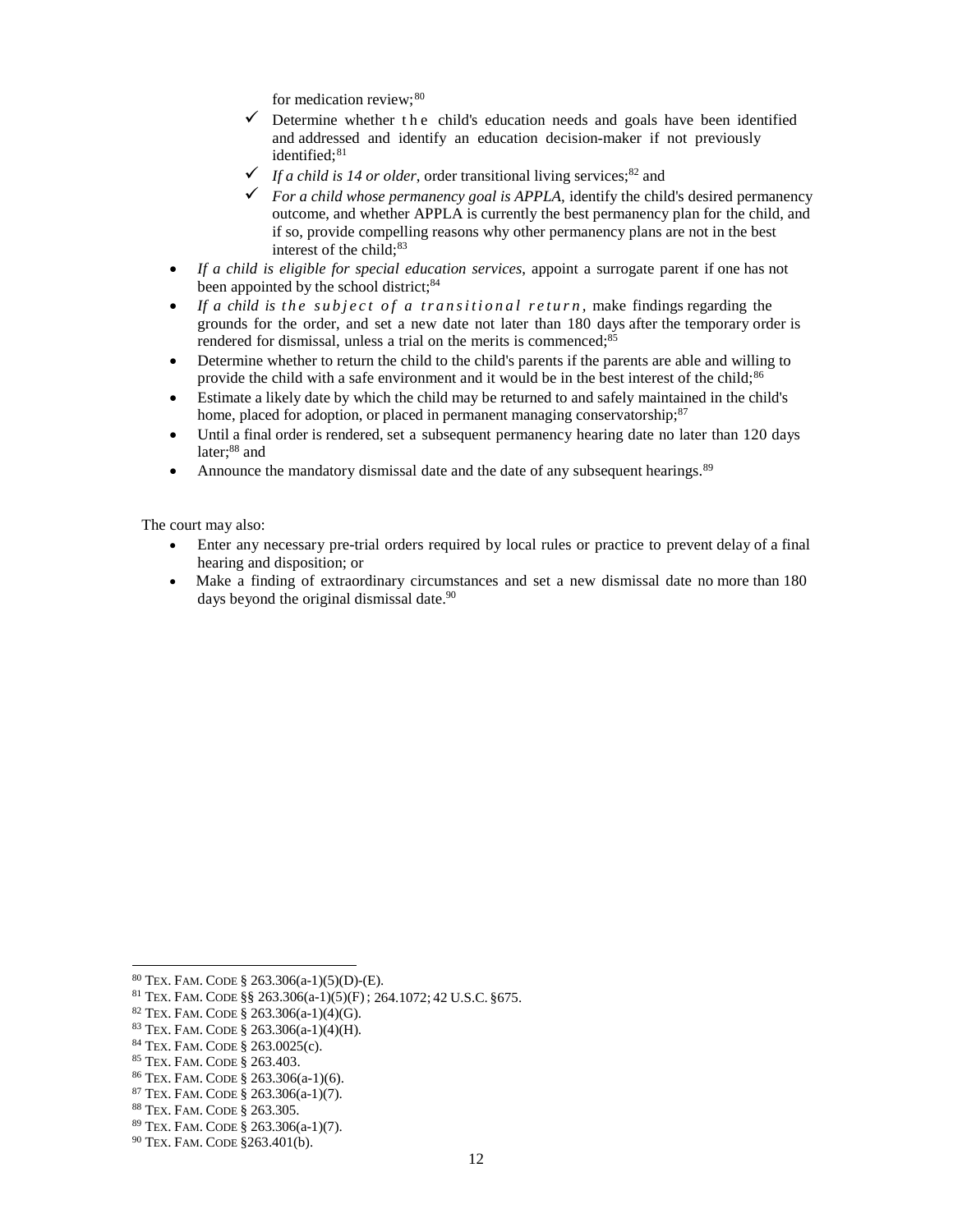## <span id="page-12-0"></span>**FINAL HEARING**

 **GOAL** To obtain a final order consistent with the child's permanency plan prior to the mandatory dismissal date.

**BURDEN OF PROOF** If termination of parental rights is requested, the burden of proof is "clear and convincing" evidence.<sup>91</sup> If permanent managing conservatorship is requested, the standard is "preponderance" of the evidence." If the Indian Child Welfare Act applies, the burden of proof and virtually every other aspect of the case is controlled by this federal law. See Practice Guide, SECTION 4, Indian Child Welfare Act.

**DFPS ATTORNEY PREPARATION** This will vary depending on the relief requested, the nature of the evidence, the degree of participation by parents or other parties who may be in opposition to DFPS' position and whether or not a jury is requested. In every case, a trial notebook will focus pretrial preparation, reveal issues that require additional research, and ensure easy access to information during trial. See Practice Guide, SECTION 12.

#### **REQUIRED SHOWING**

#### **Termination of Parental Rights**

 Termination of parental rights requires evidence of at least one ground for termination of parental rights *and*  that termination is in the best interest of the child.<sup>92</sup> The best practice is to also plead for permanent managing conservatorship to be awarded to DFPS in the alternative, to avoid a child being returned home if a termination order is reversed.

#### **Appointment of DFPS as Permanent Managing Conservator**

 The appointment of DFPS as a child's Permanent Managing Conservator without termination of parental rights is only appropriate if there isn't a more permanent option for a child. If DFPS requests to be appointed as a permanent managing conservator without termination of parental rights, the agency must show:

- Appointment of a parent as managing conservator would not be in child's best interest because it would significantly impair the child's physical health or emotional development; *and*
- It would not be in child's best interest to appoint a relative or another person as managing conservator.

 The court shall consider (1) that the child will be 18 years old in less than three years; (2) the child is 12 or older and has expressed a strong desire against termination and continuously expressed a strong desire against being adopted and (3) the needs and desires of the child.<sup>93</sup>

#### *NOTE: PERMANENCY HEARING AFTER PMC*

 If parent rights are terminated, the first hearing after DFPS is awarded PMC must be set within 90 days of the final order and hearings held at least every six months until child is adopted or DFPS is not longer the conservator. IF rights are not terminated, the first hearing and all others must be set within six months. <sup>94</sup>

l  $91$  Tex. Fam. CODE  $$161.001(b)$ .

<sup>92</sup> TEX. FAM. CODE §161.001(b); *Holley v. Adams*, 544 S.W.2d 367 (Tex. 1976), non-exclusive list of best interest factors.

<sup>93</sup> TEX. FAM. CODE §263.404.

<sup>&</sup>lt;sup>94</sup> TEX. FAM. CODE §263.501(b).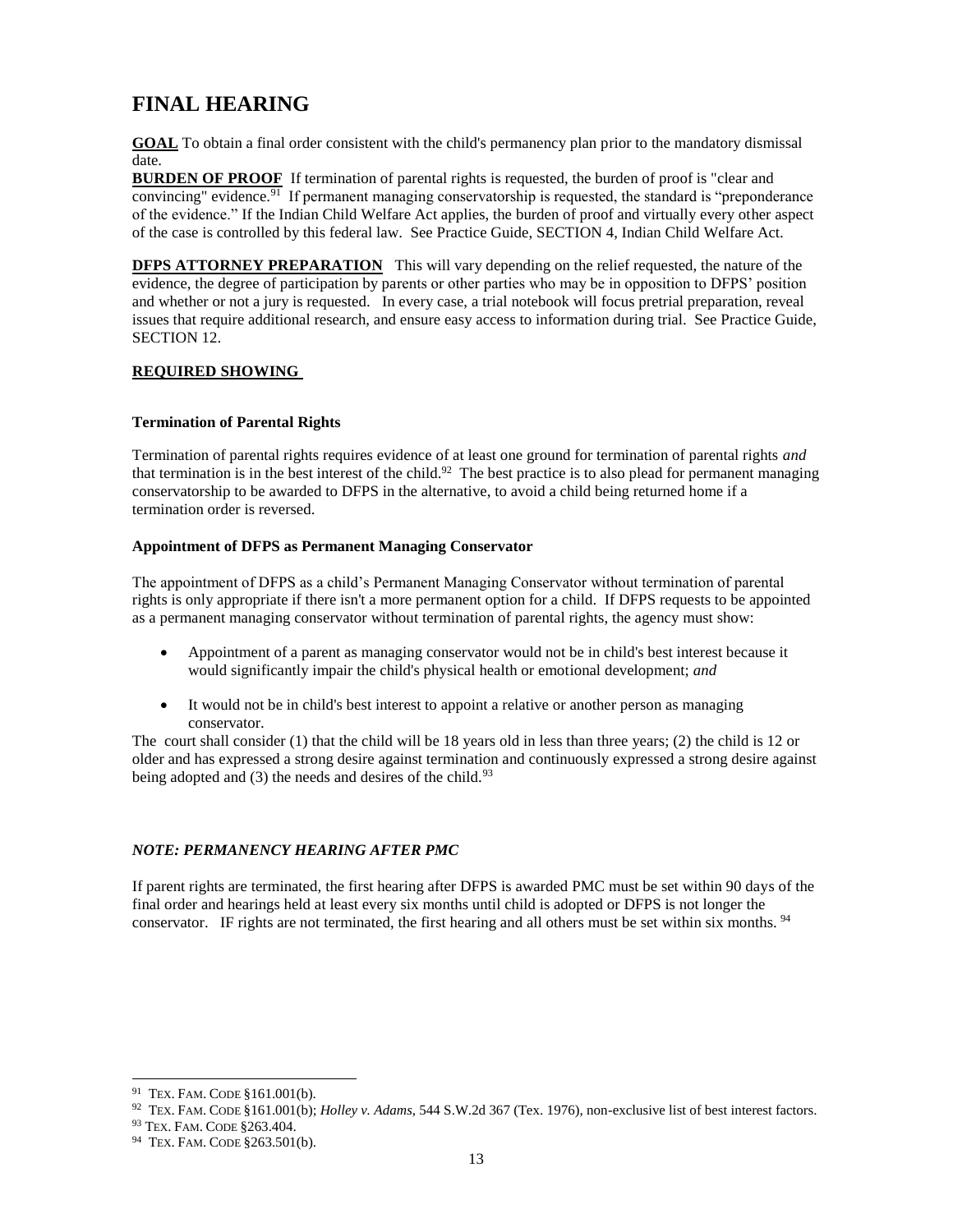## <span id="page-13-0"></span>**PERMANENCY HEARING** *AFTER* **FINAL ORDER GUIDE**

**GOAL** To review the status of every child in DFPS permanent managing conservatorship.

**BURDEN OF PROOF** Preponderance of the evidence.

#### **DFPS ATTORNEY PREPARATION**

- Unless the court finds good cause for a different deadline or waives the report requirement, verify DFPS filed the report with the court 10 days before the he a ring, that all necessary persons were given 10 days' notice of the hearing (including any child age 10 or above or whom the court deems appropriate to receive notice) and a copy of the report;95
- Verify that DFPS has filed the Child Placement Resources form, any home study and related information 10 days before the hearing, unless the child is in an adoptive or another permanent placement; 96
- Verify that DFPS has filed current information with the court identifying who DFPS designated as educational decision-maker for the child and the name of any surrogate parent assigned by the school district;<sup>97</sup>
- Verify that DFPS has made arrangements for the child to attend the hearing unless specifically excused by the court or, for a child in TJJD custody, appearance can be by phone or video; 98
- If a youth will turn 18 in the next 6 months, request that the court enter an order for the maximum 12 month trial independence period; $99$

Review the permanency progress report to verify that the report addresses all essential issues.

#### **COURT ACTION**

The court must:

- $\bullet$  Identify all persons and parties present;<sup>100</sup>
- *For a child age 4 and older*, consult with the child in a developmentally appropriate manner about the permanency or transition plan, if it is in child's best interest;<sup>101</sup>
- Review the efforts of DFPS to:
	- $\checkmark$  Notify all persons entitled to notice;<sup>102</sup> and
- Review the permanency progress report to determine<sup>103</sup>:
	- $\checkmark$  The safety and well-being of the child and whether the child's needs are being adequately addressed;104
	- $\checkmark$  Whether the child is placed with a relative or other designated caregiver and the appropriateness of the child's placement and whether the placement continues to be necessary and in the best interest of the child;<sup>105</sup>
	- $\checkmark$  If the child is in institutional care, whether efforts have been made to place the child in the least restrictive environment;
	- $\checkmark$  The appropriateness of DFPS's primary and alternative permanency goals for the child and whether DFPS has made reasonable efforts to finalize the permanency plan, and whether<sup>106</sup>
		- o DFPS has exercised due diligence to place the child for adoption, *if parental*

 95 TEX. FAM. CODE §§ 263.0021; 263.501(c); 263.502(a) and (a-2); Tex. R. Civ. Pro. 21a.

<sup>&</sup>lt;sup>96</sup> TEX. FAM. CODE § 263.003.

<sup>&</sup>lt;sup>97</sup> TEX. FAM. CODE § 263.004.

 98 TEX. FAM. CODE §§ 263.302; 263.501(f).

 99 TEX. FAM. CODE § 263.6015(c).

<sup>&</sup>lt;sup>100</sup> TEX. FAM. CODE § 263.5031(1).

 101 TEX. FAM. CODE § 263.302.

 102 TEX. FAM. CODE §§ 263.0021; 263.5031(2).

<sup>&</sup>lt;sup>103</sup> TEX. FAM. CODE  $\S$  263.502(a-1).

<sup>104</sup> TEX. FAM. CODE § 263.5031(3)(A).

 105 TEX. FAM. CODE § 263.5031(3)(B).

 106 TEX. FAM. CODE §§263.5031(3)(D); 263.3026(a).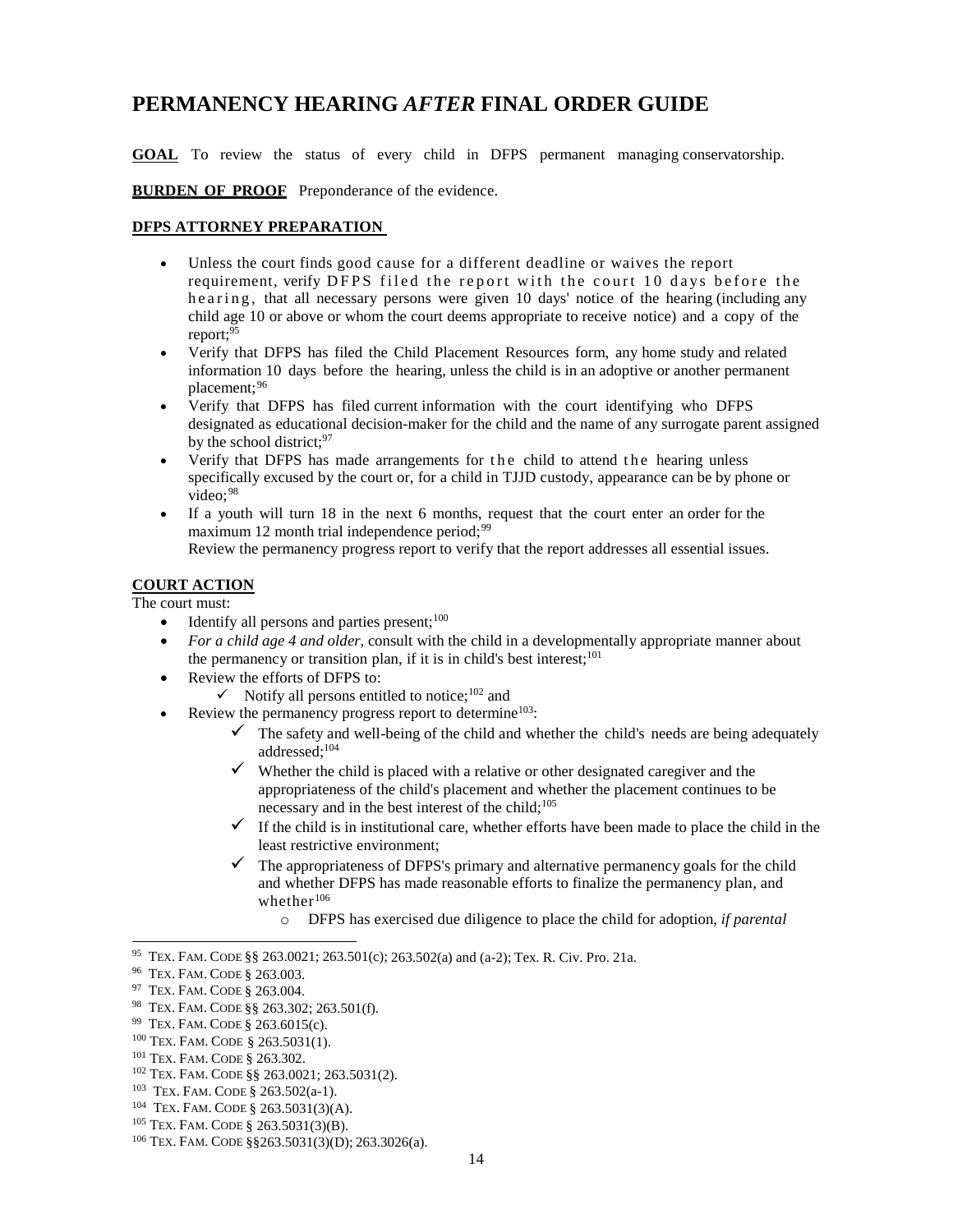*rights are terminated*; 107

- $\circ$  another permanent placement, including appointing a relative as permanent  *managing conservator or returning the child to a parent, is appropriate for the child;*
- *APPLA For a child whose permanency goal is another planned permanent living arrangement (APPLA),* the identification of the child's desired permanency outcome, and whether APPLA is currently the best permanency plan for the child, and if so, lists compelling reasons why other permanency plans are not in the best interest of the child;<sup>108</sup>

*and whether DFPS has-*

- o *conducted an independent living skills assessment ("ILSA");*
- $\circ$  *Addressed the goal of the child's permanency plan, including a housing plan and the ILSA;*
- o *For youth age 16 and up, or for youth who have had the disabilities of minority removed, whether DFPS has provided the youth with required documents and information;109*
- $\checkmark$  For a child age 14 and older, whether services needed to assist the child in transitioning to independent living are available in the child's community;
- **Medical care**: Whether the child is receiving appropriate medical care, including the child's opinion on this care, as well as required specifics about any psychotropic medications, including whether the child is being provided with appropriate services and is being seen by the prescribing practitioner at least once every 90 days;
- **Education**-Whether the child's education needs and goals have been identified and addressed, whether an education decision-maker for the child has been identified and if there are major changes in the child's school performance or any serious disciplinary events;
- Set the next permanency hearing within six months, and every six months thereafter until DFPS is no longer the child's managing conservator.<sup>110</sup>

 107 TEX. FAM. CODE § 263.5031(3)(D)(i).

 108 TEX. FAM. CODE §263.5031(3)(E).

<sup>&</sup>lt;sup>109</sup> TEX. FAM. CODE §§263.5031(3)(E)(iii),(iv); §264.121(e), (e-1).

 110TEX. FAM. CODE §263.501(a).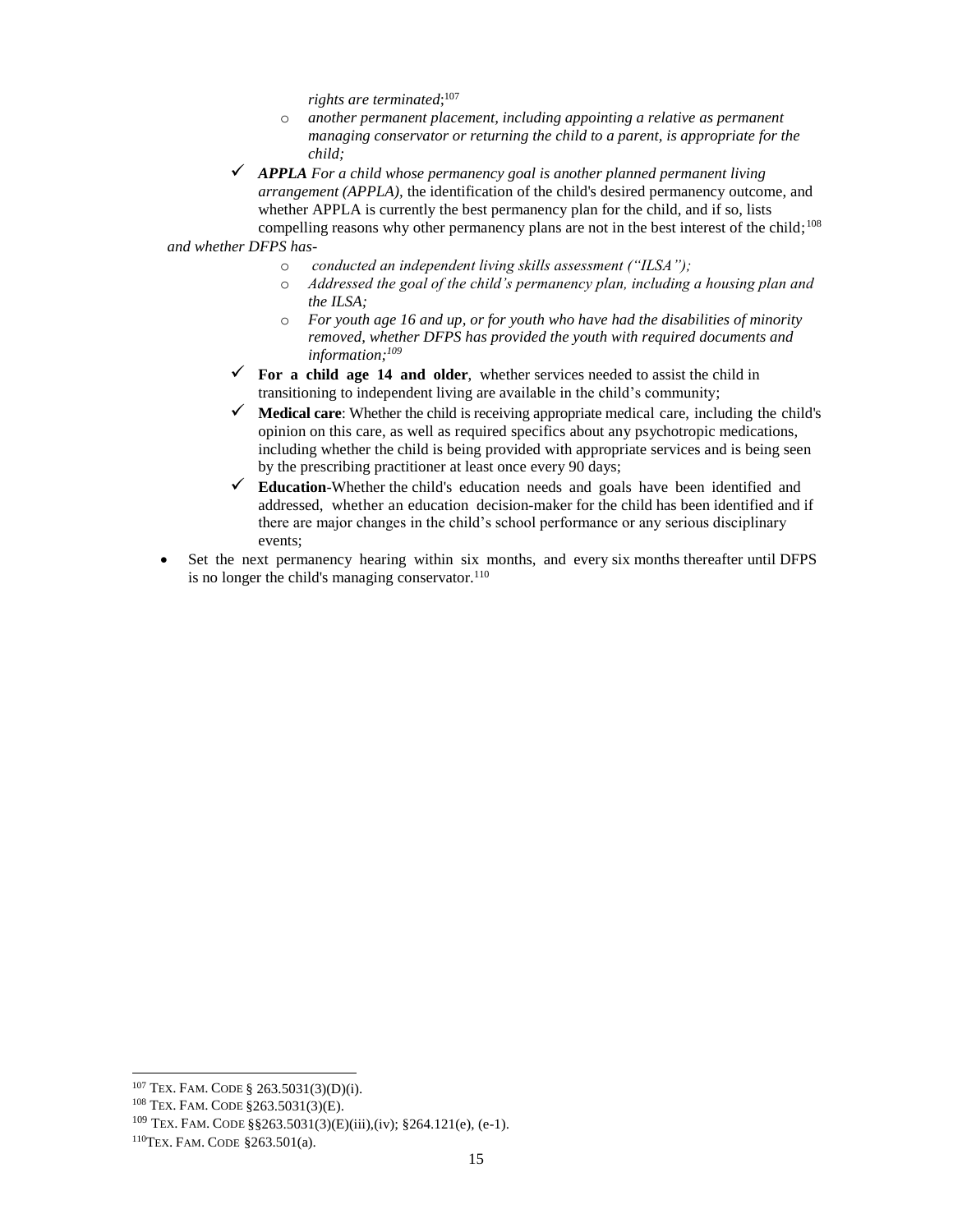## <span id="page-15-0"></span> **EXTENDED JURISDICTION HEARING**

 If a youth remains in foster care after turning 18 years old, receives transitional living services or returns to foster care following a period of trial independence (TI), court review may be mandatory or only on request of the youth. The mandatory six month TI period can be extended to one year by court order, which protects a youth's access to federal funding in the event of a return to extended foster care. The best practice is to request a court order maximizing the TI period any time a youth is eligible for TI. $^{111}$ 

**GOAL** Review status of a young adult who is:

- in extended foster care and therefore under the mandatory extended jurisdiction of the court under TEX. FAM. CODE §263.602(b); or
- receiving transitional living services who has requested voluntary extended jurisdiction under TEX. FAM. CODE §263.6021.

**BURDEN OF PROOF** Preponderance of the evidence.

### **I. MANDATORY FOSTER CARE REVIEW HEARING**

**DFPS ATTORNEY PREPARATION** Review the CPS plan of service for young adults in extended foster

care and verify that notice was given no later than the  $10<sup>th</sup>$  day before the hearing to:

- The young adult;
- The foster parent and administrator of any CPA responsible for making the placement;
- The director of a residential child-care facility or other approved provider;
- Each parent whose rights haven't been terminated who is actively involved in the young adult's life;
- Any legal guardian; and
- An attorney ad litem, guardian ad litem, volunteer advocate who has not been dismissed.<sup>112</sup>

#### **COURT ACTION:**

The court must:

- Assess and make findings as to whether the plan of service and report adequately address:
- Safety and appropriateness of the young adult's living arrangement;
- Whether DFPS has made reasonable efforts to find the least restrictive placement and to finalize the permanency plan in effect for the young adult, including a plan for independent living; and
- For a youth with a permanency plan of independent living, whether: the youth participated in developing the plan of service; the plan reflects the skills and services necessary to achieve independence by the projected date; whether the young adult continues to make reasonable progress toward independence on the projected date; and whether additional services DFPS is authorized to provide are needed.<sup>113</sup>
- Order 12 months of trial independence in the event the youth exits extended foster care prior to the next scheduled review hearing, to end on the earlier of:
	- The last day of the month 12 months from the date the child leaves care; or
	- The youth's  $21<sup>st</sup>$  birthday; and

 Set the next foster care review hearing within six months, and continue to set these hearings within six months until the youth exits care.

<sup>&</sup>lt;sup>111</sup> TEX. FAM. CODE §263.6015.

<sup>&</sup>lt;sup>112</sup> TEX. FAM. CODE §263.602(d).

<sup>&</sup>lt;sup>111</sup> Tex. Fam. Code §263.6015.<br><sup>112</sup> Tex. Fam. Code §263.602(d).<br><sup>113</sup> Tex. Fam. Code § 263.602(b)(3).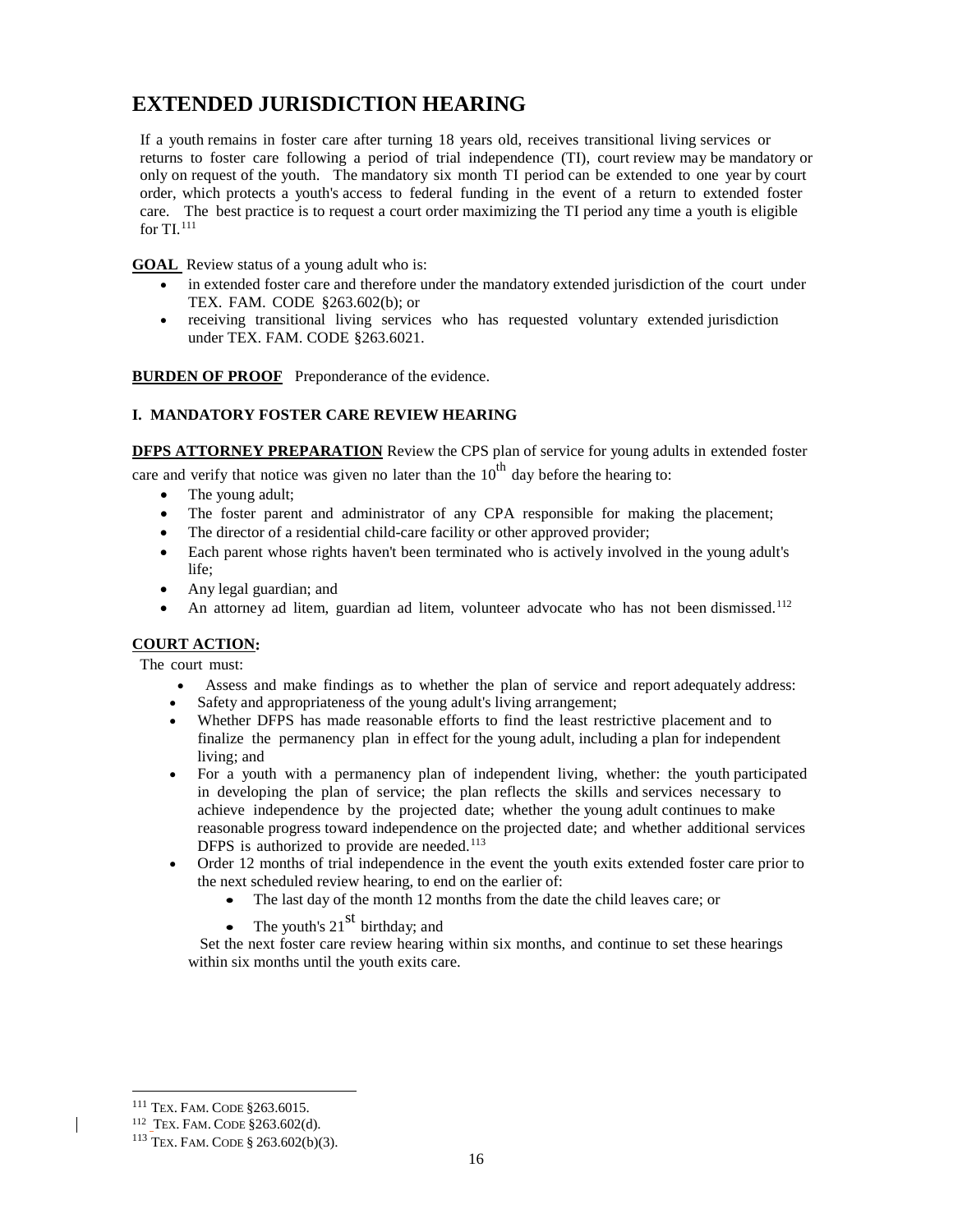## II. OPTIONAL FOSTER CARE REVIEW HEARING<br>DFPS ATTORNEY PREPARATION

The DFPS attorney should:

- Review the court report summarizing the youth's transitional living services plan, services being provided to the youth under the plan, and the youth's progress in completing the plan; and
- Talk with the PAL coordinator and be prepared to address youth's concerns at the hearing.

#### **COURT ACTION**

Should a youth who is receiving transitional living services, request a service review hearing, the court:

- Must assess the services provided and the young adult's progress in achieving independence; and
- May order DFPS to take appropriate action to ensure the youth receives any additional services to which the youth is entitled.